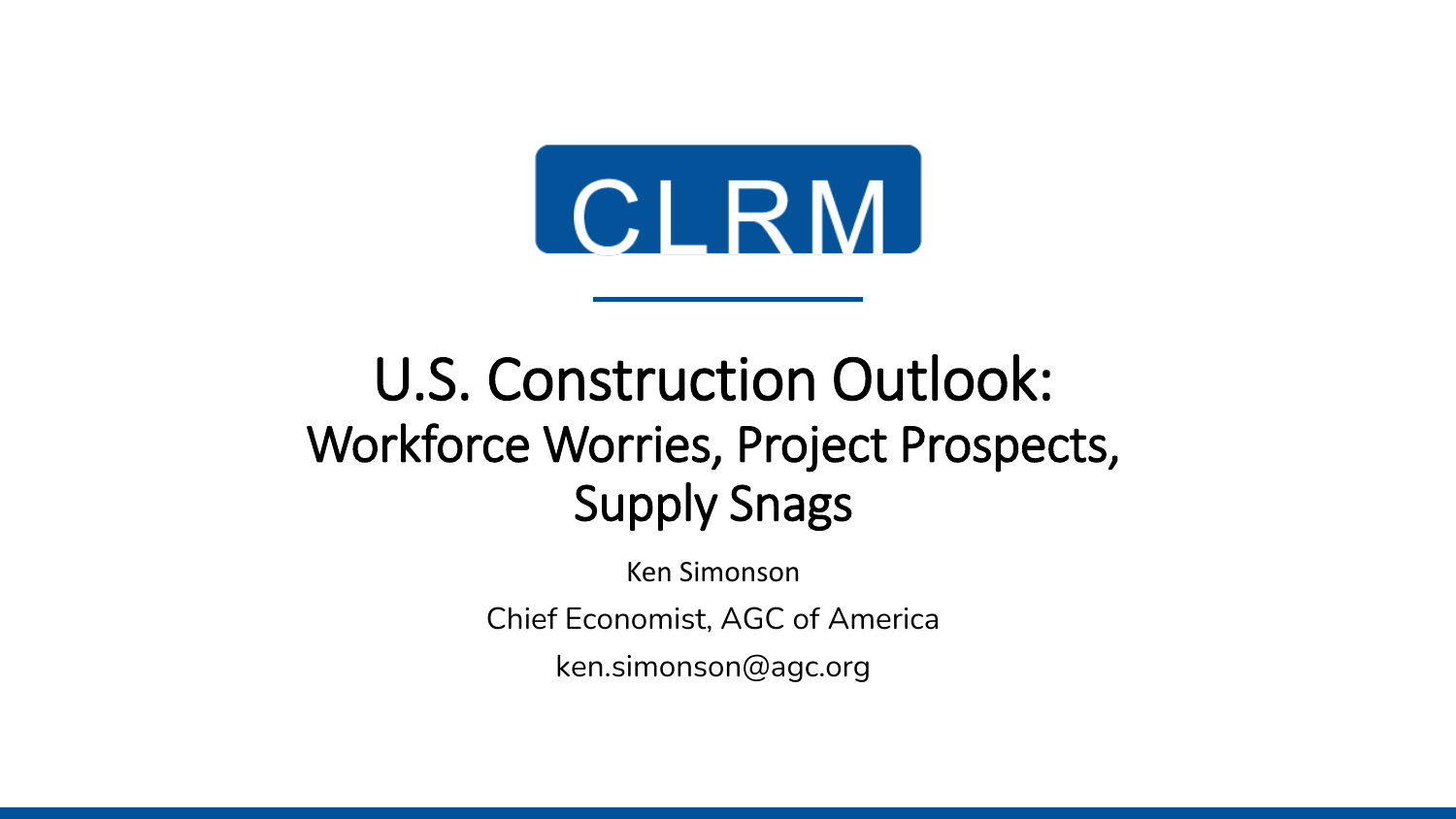# **Logistics**

Phones

Mute if you're in a noisy location

Don't put us on hold – even if you have great music!

Join the discussion!



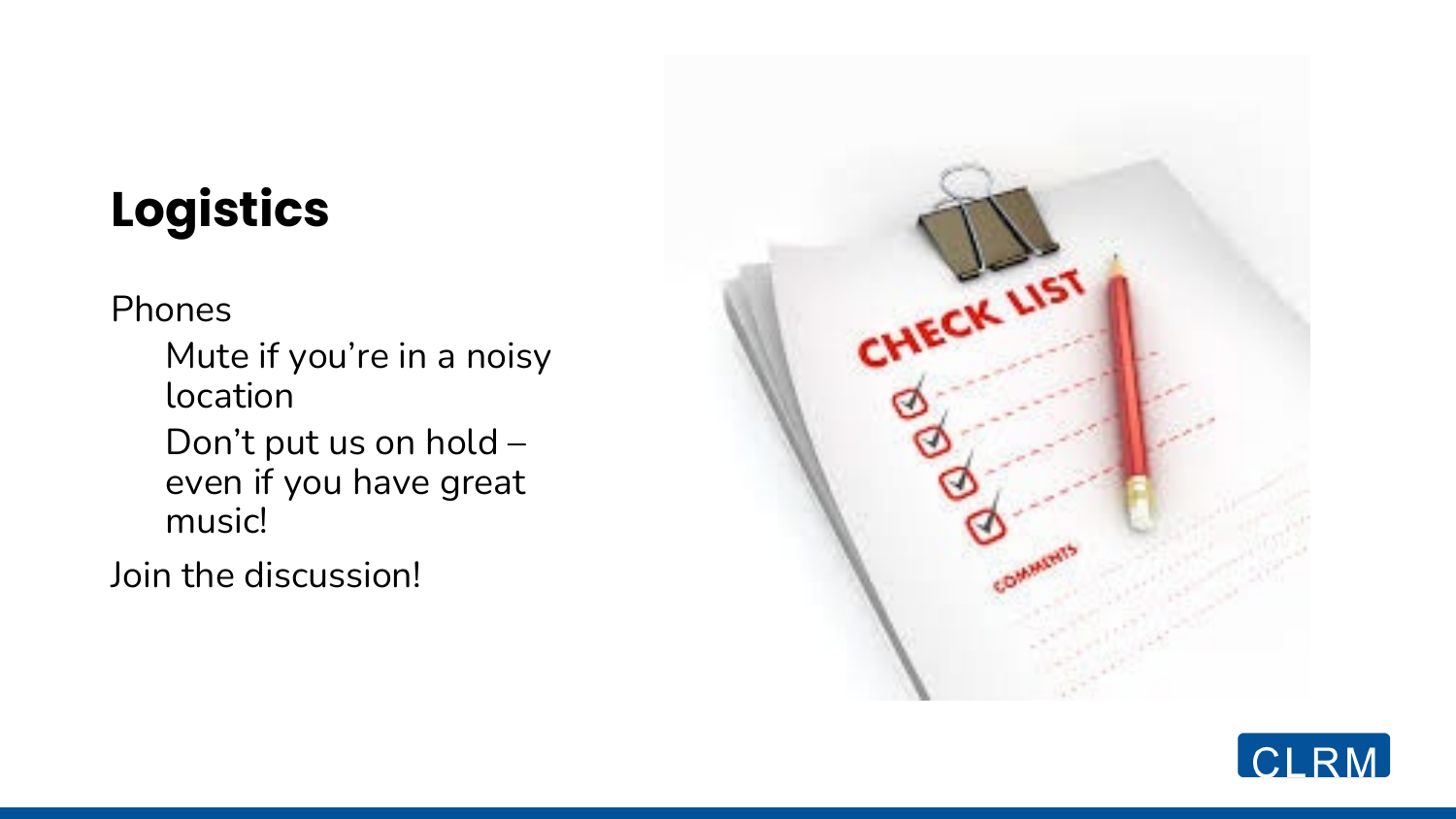The conference will begin with a reception on **Monday, March 28, 2022**, with sessions and activities through **Wednesday, March 30**.

To help protect your privacy, PowerPoint has blocked automatic download of this picture.

This year's roundtable will take place in historic Koreatown, in the heart of downtown Los Angeles, at the Line Hotel.

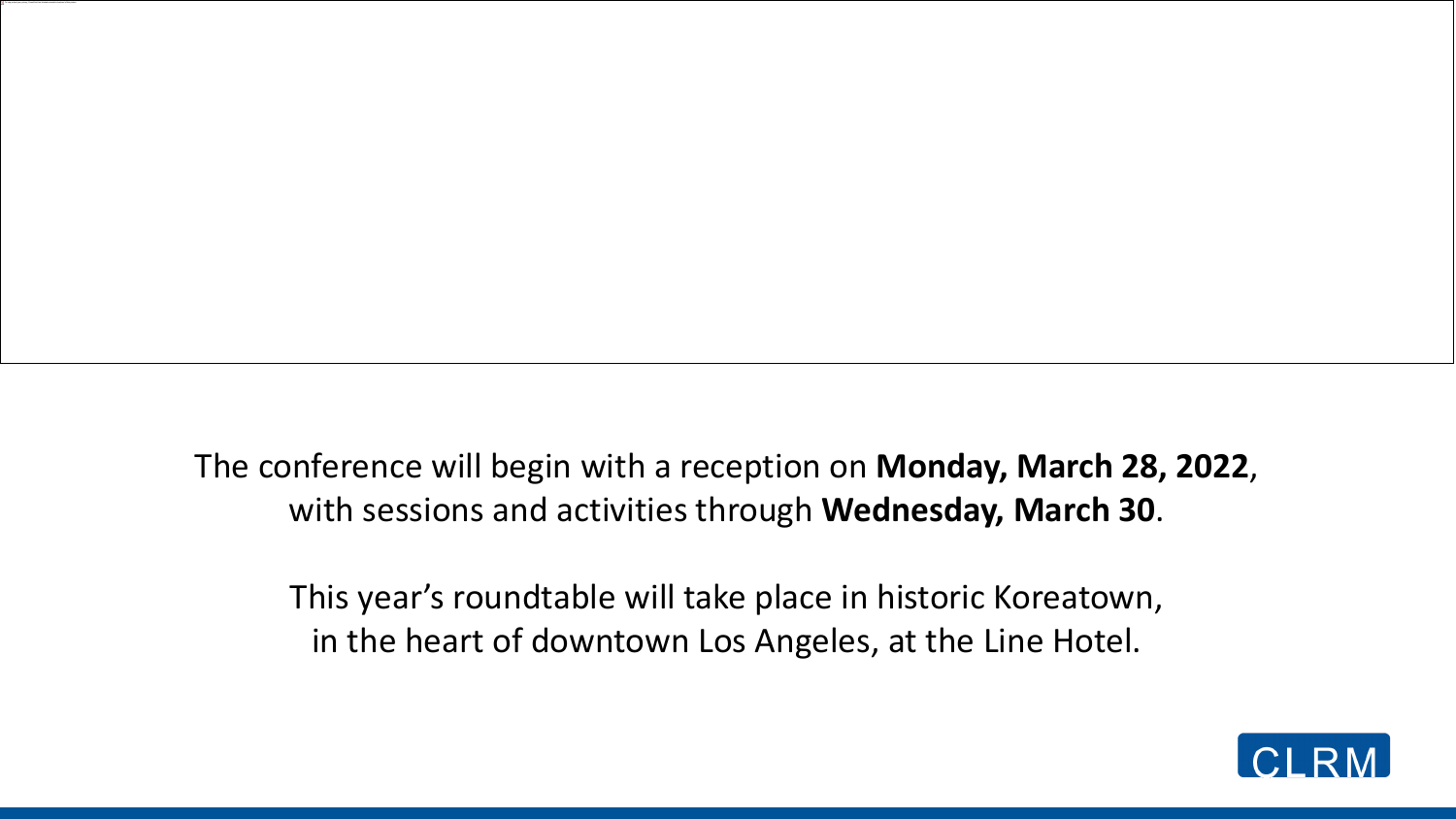

**January 20, 2022**

# **U.S. Construction Outlook: Workforce Worries, Project Prospects, Supply Snags**

Ken Simonson Chief Economist, AGC of America ken.simonson@agc.org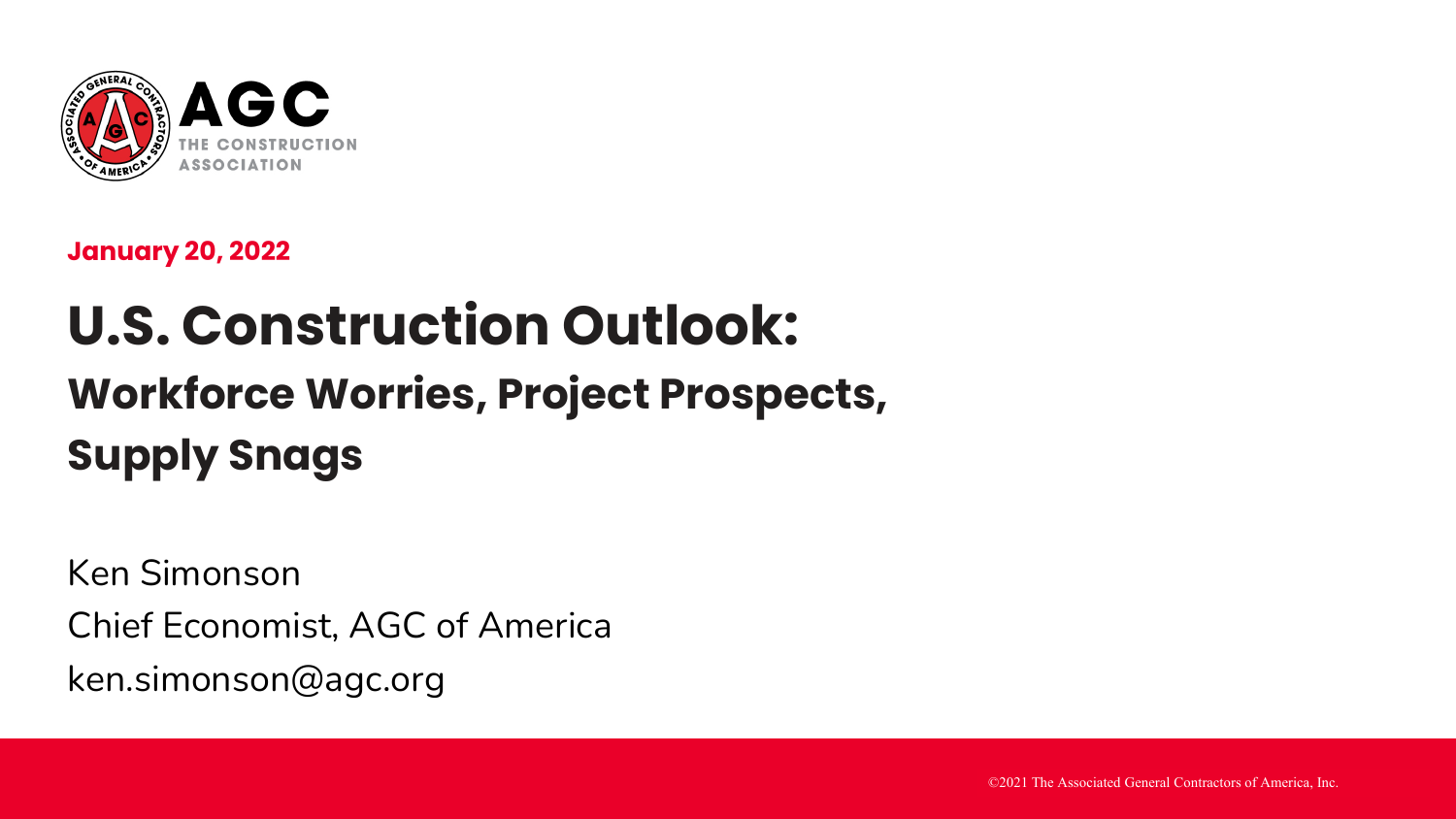#### **Total Nonfarm & Construction Employment, Feb. 2020-Dec. 2021**

cumulative change (seasonally adjusted)



**Change to 12/21 from:**

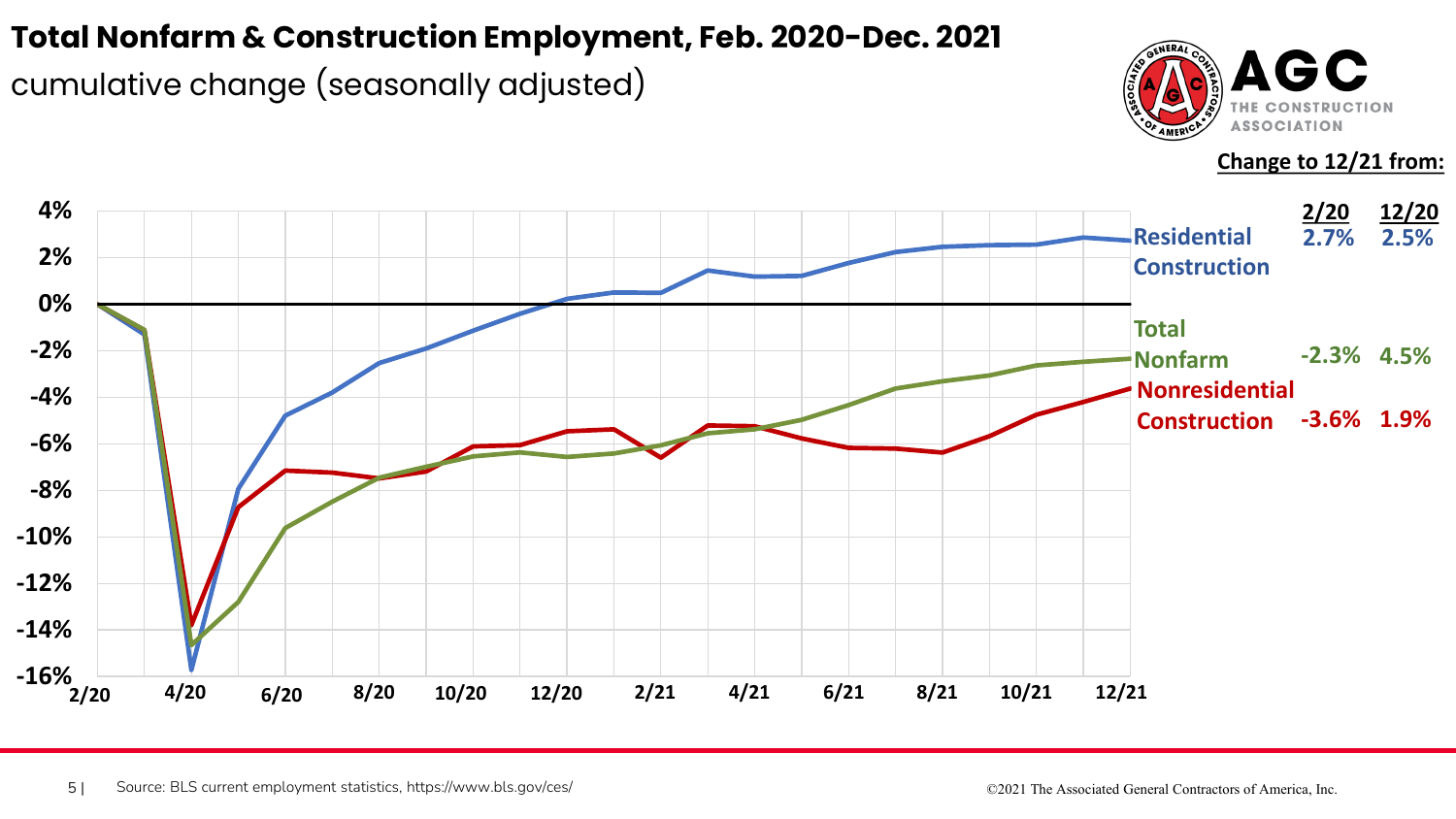### **Construction Job Openings**



Nov 2001-Nov 2021, seasonally adjusted

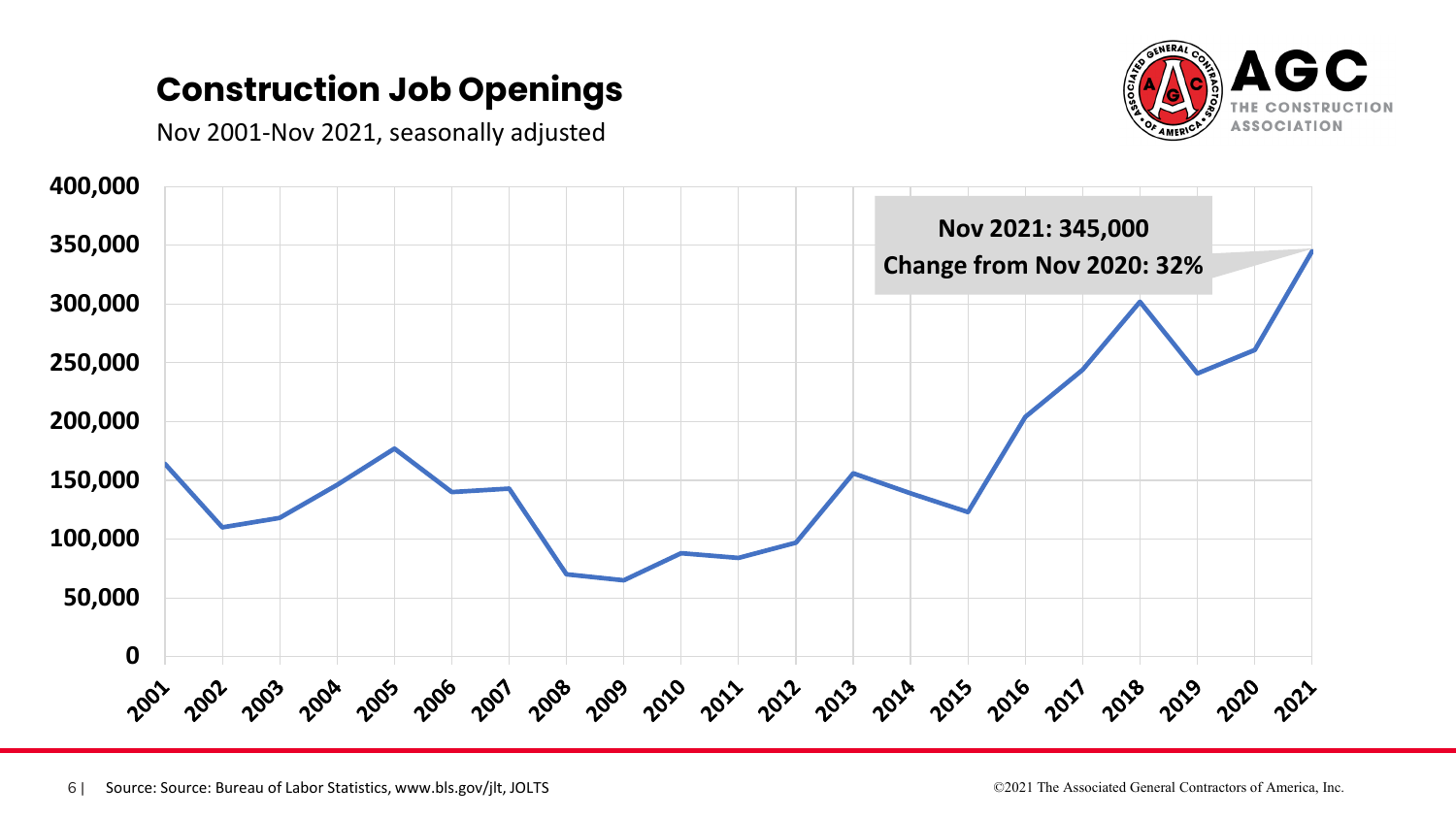#### **State construction employment change, Feb. 2020-Nov. 2021**

18 states and DC **up**, 32 states **down (U.S.: -1.5%)** 



| Top 5        |          |
|--------------|----------|
| South Dakota | 10.5%    |
| Idaho        | 8.7%     |
| Utah         | 7.2%     |
| Delaware     | 5.6%     |
| Rhode Island | 5.4%     |
| Bottom 5     |          |
| Louisiana    | $-14.5%$ |
| Wyoming      | $-13.1%$ |
| New York     | $-9.7%$  |
|              |          |
| Nevada       | $-8.8%$  |

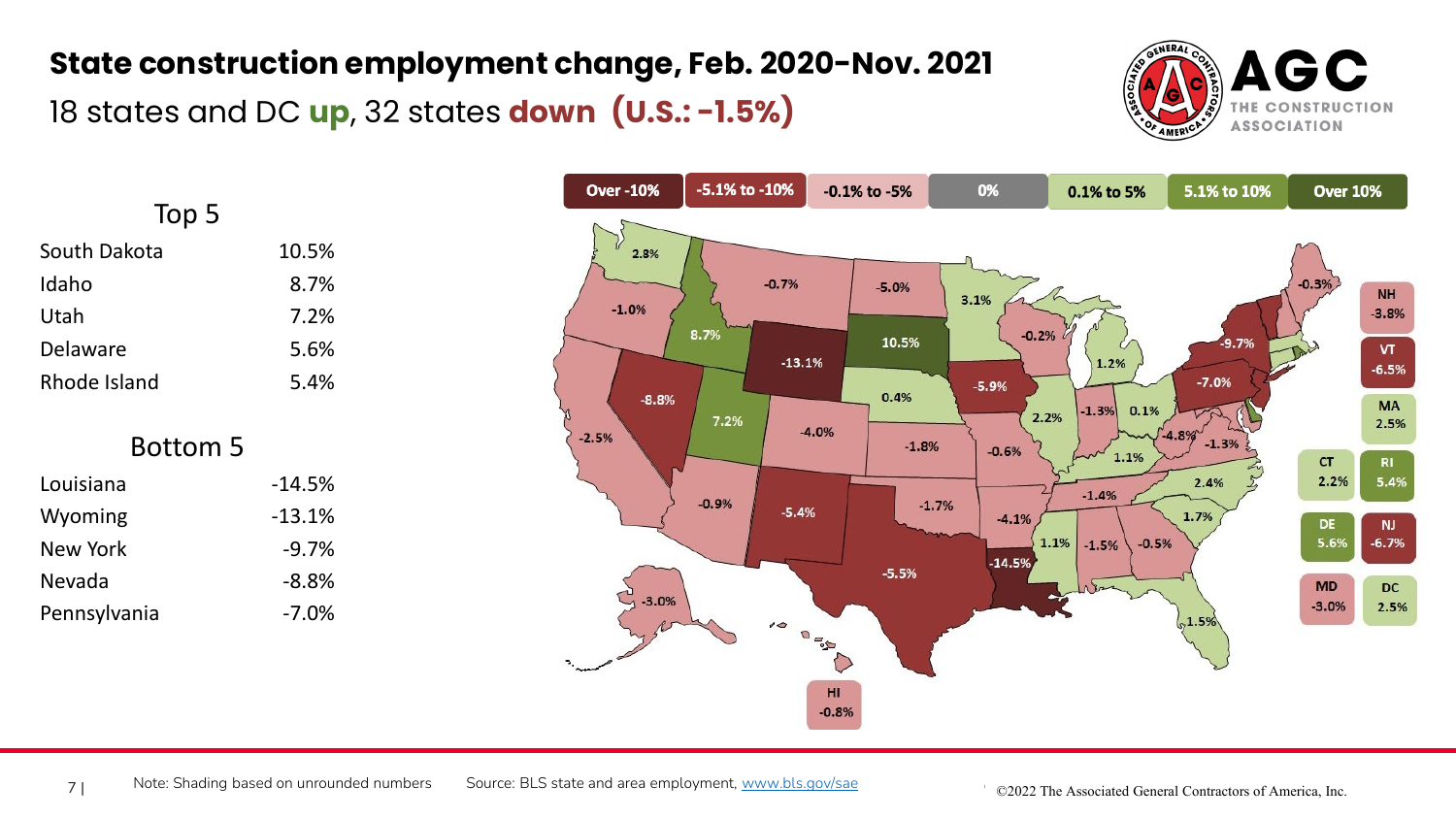### **2022 AGC Hiring & Outlook Survey: Firms' expectations regarding headcount and hiring over next 12 months**



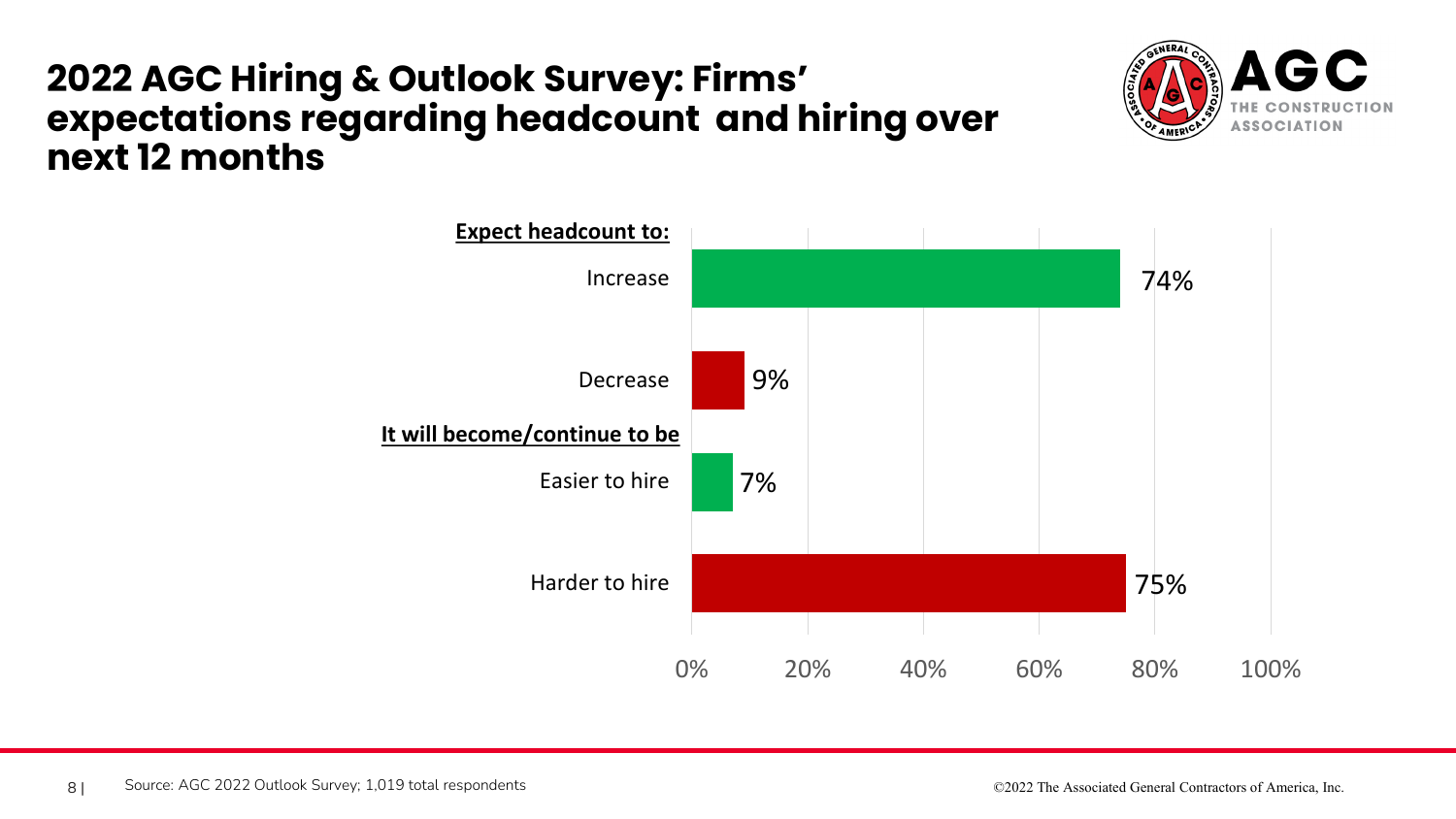# **Year-to-date construction spending: Jan-Nov 2021 vs. Jan-Nov 2020**

(not seasonally adjusted)



- Total 8%; private residential 24% (single-family 34%; multi 16%); private nonres -3%; public -4% Largest segments (in descending order of 2021 year-to-date spending)
- Power -0.5% (electric 0.6%; oil/gas fields & pipelines -4%)
- Education -9% (primary/secondary -7%; higher ed -14%)
- Highway and street -0.2%
- Commercial 3% (warehouse 15%; retail -10%)
- Office -7%
- Mfg. 5% (chemical 7%; computer/electronic 7%; transp. equip. 2%; food/beverage/tobacco 29%)
- Transportation -5% (air -10%; freight rail/trucking -6%; mass transit -0.2%)
- Health care 1% (hospital 2%; medical building 0.3%; special care -7%)
- Lodging -33%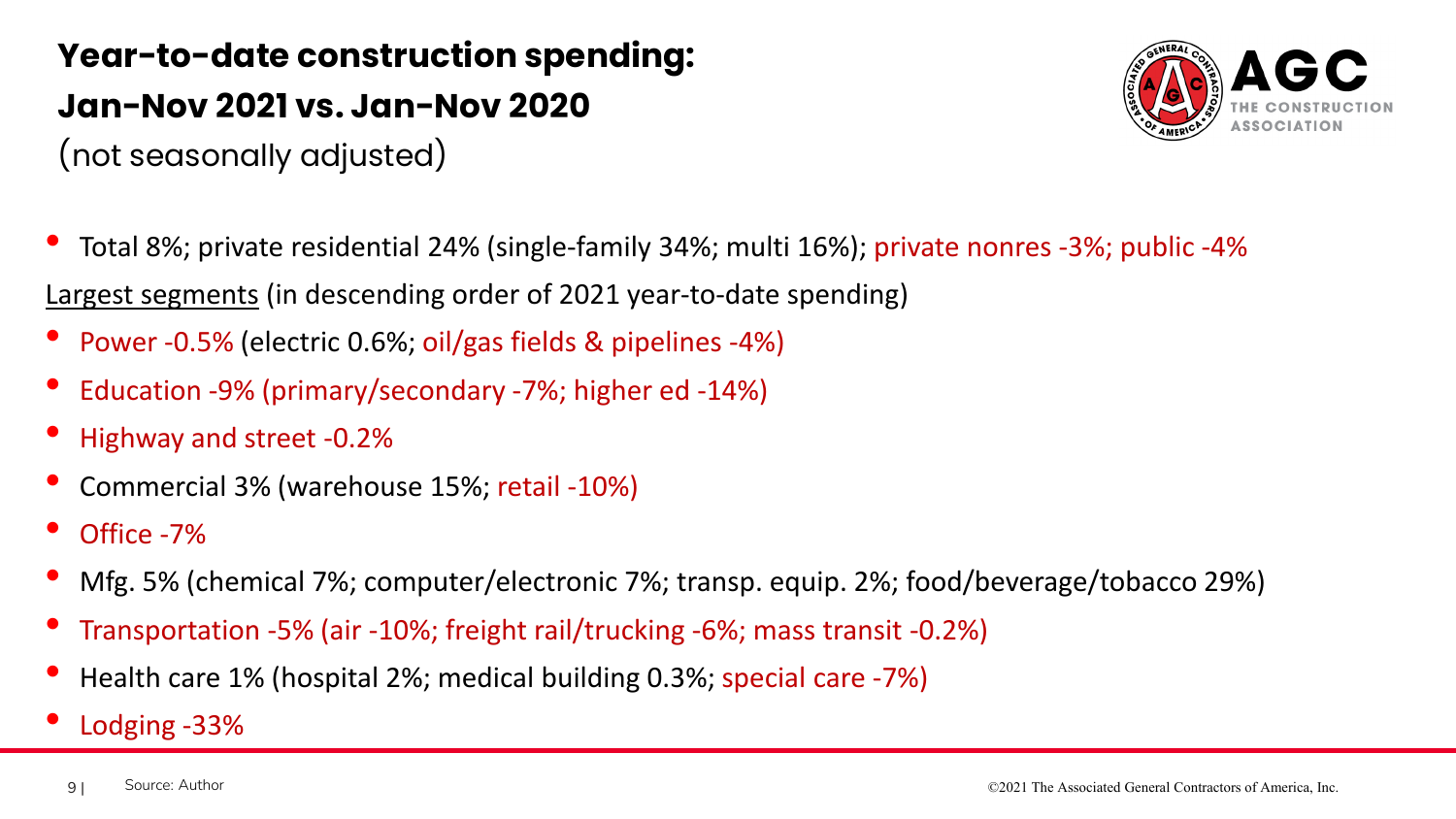#### **Inputs and 'bid price' producer price indexes (PPIs)**

cumulative change in PPIs, April 2020 -December 2021 (not seasonally adjusted)



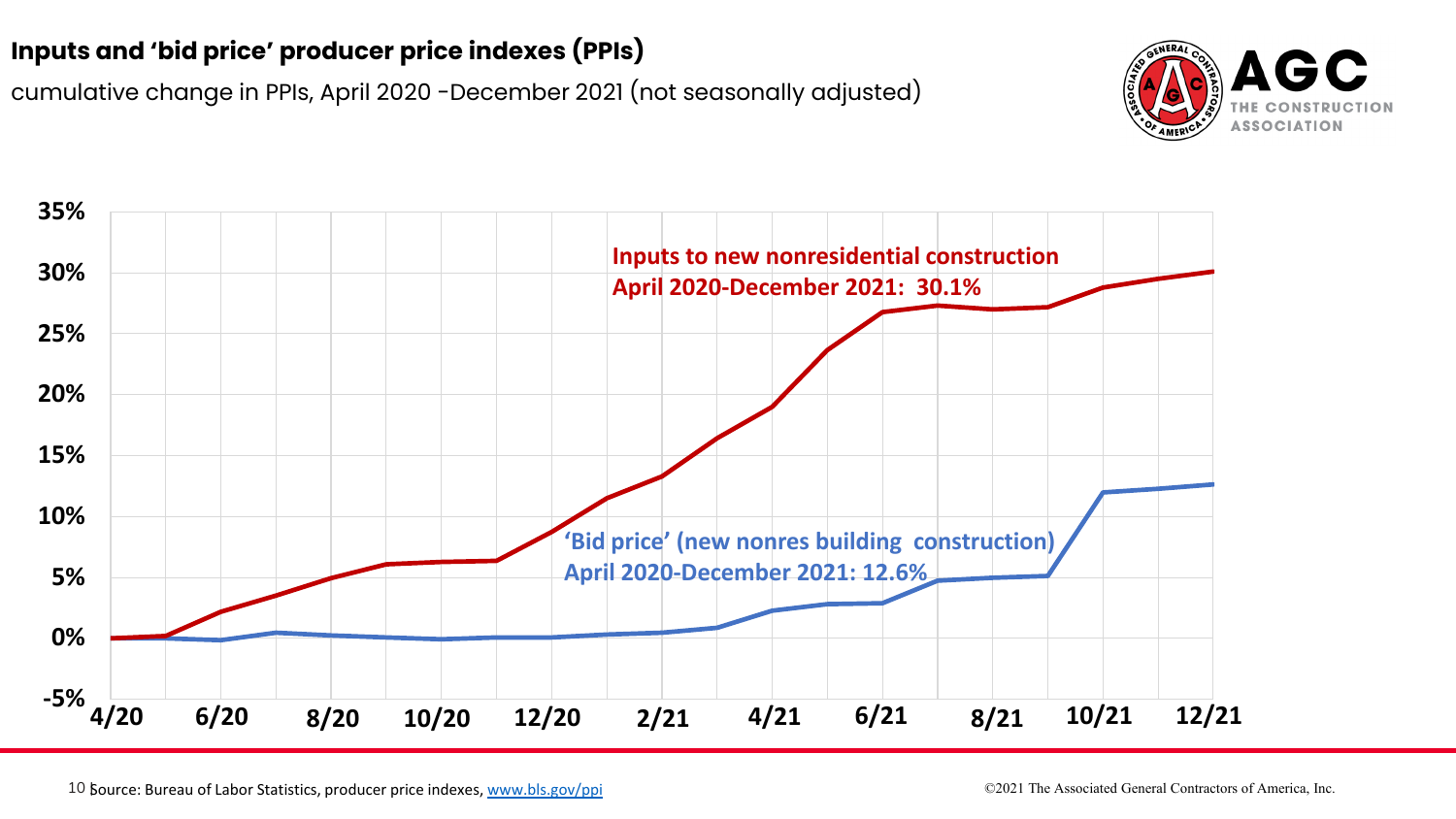#### **PPIs for construction and selected inputs**

cumulative change in PPIs, April 2020 – December 2021 (not seasonally adjusted)



**% change**

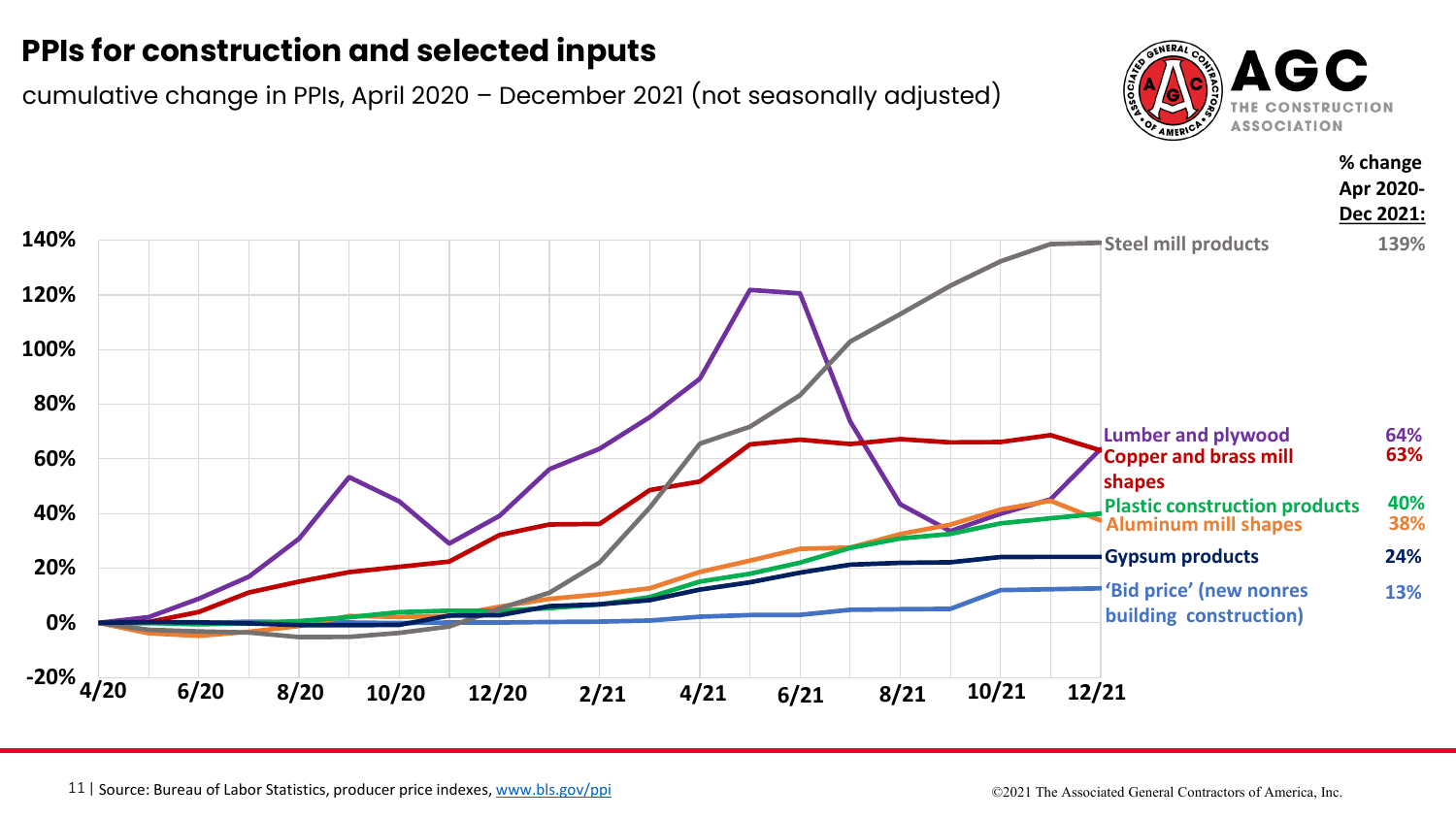# **AGC 2022 Outlook Survey: Firms cite pandemic impact as cause for higher cost and delays**



No impact We have won new projects or add-ons to existing projects We have put longer completion times into our bids or contracts We have put higher prices into our bids or contracts Projects have taken longer than we anticipated Costs have been higher than we anticipated

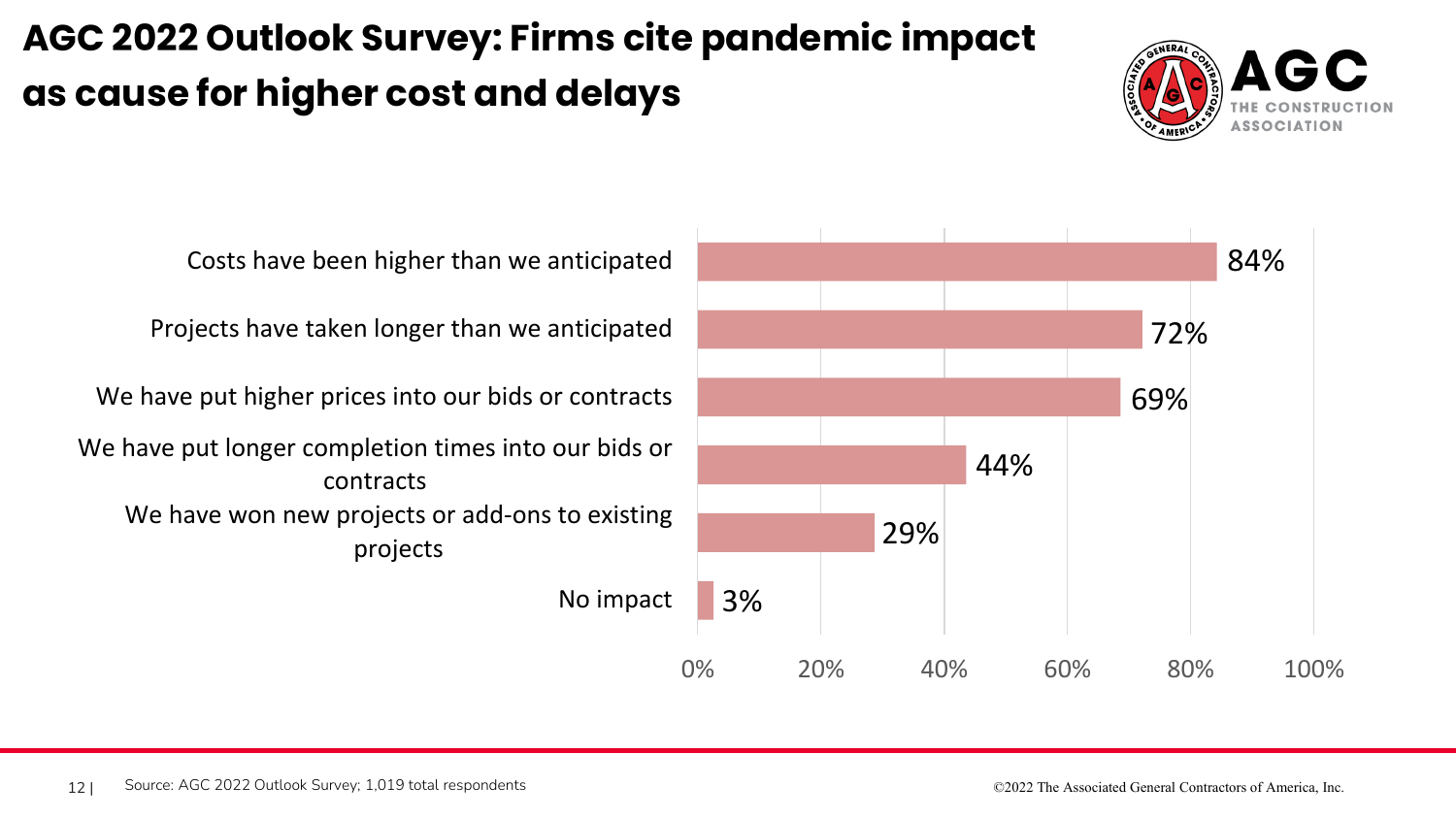#### **Cost squeeze on contractors can last two years or more**

Difference between year-over-year change in materials costs vs. bid prices, Jan 2006-Dec 2021





Source: Source: Bureau of Labor Statistics, [www.bls.gov/ppi,](http://www.bls.gov/ppi) producer price indexes for goods inputs to nonresidential construction<br>(material costs) and new warehouse construction (bid prices)<br>C2021 The Associated General

13 | (material costs) and new warehouse construction (bid prices) presences price included to the Associated General Contractors of America, Inc.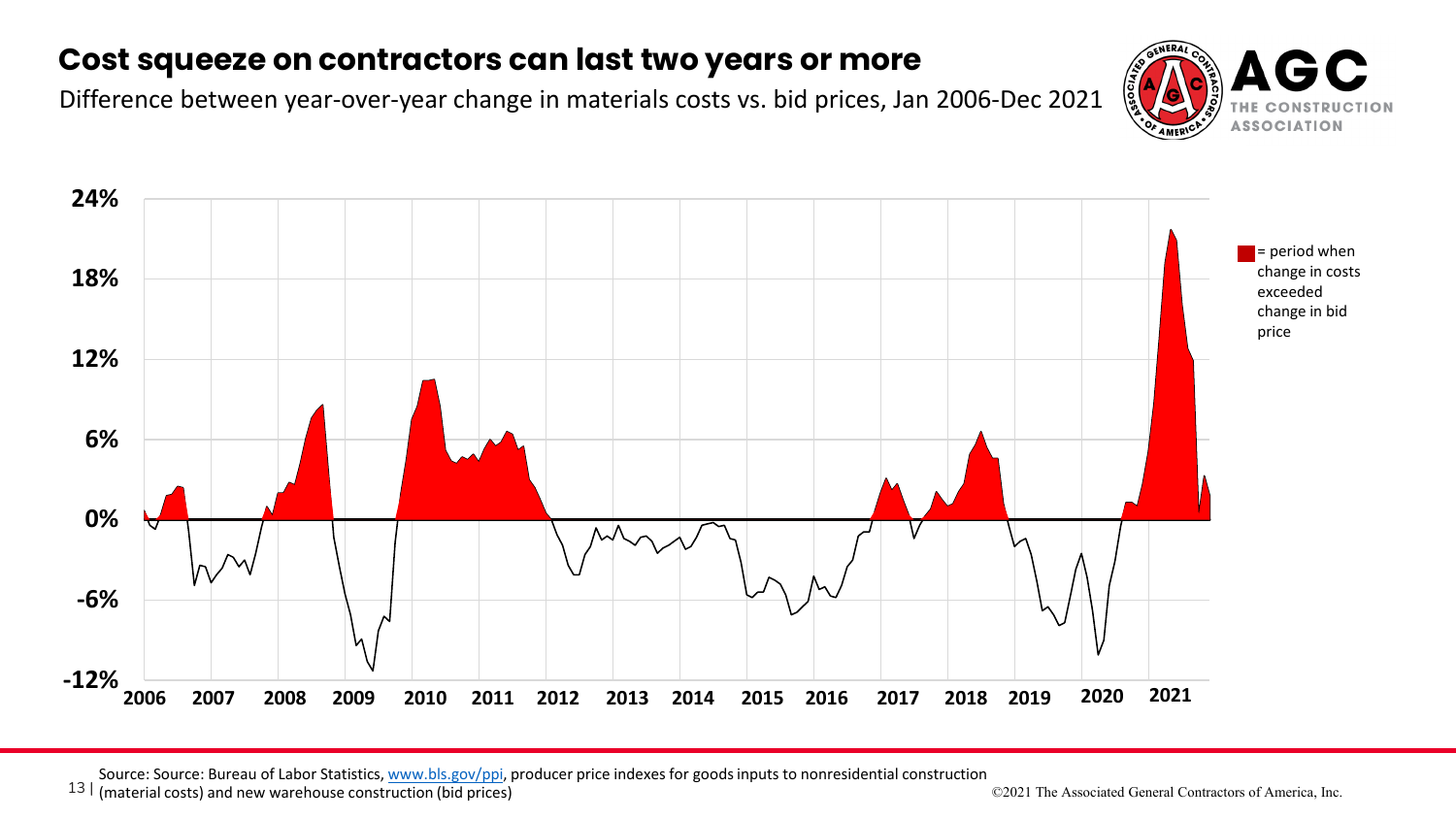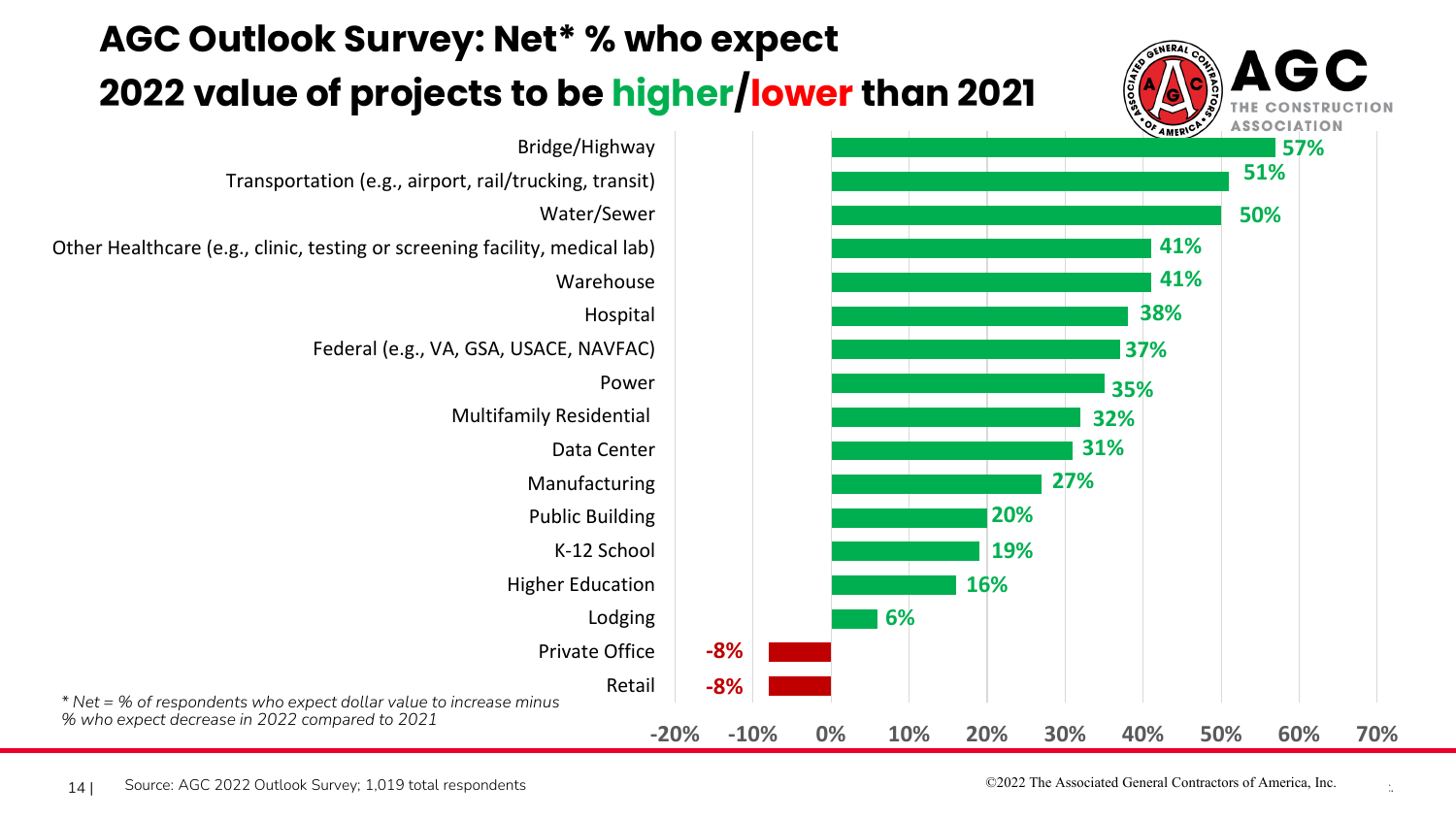### **Medium-term impacts as recovery begins**



- Economic recovery looks more certain but virus risks remain, especially for construction: low worker vaccination rate; possible pullback by owners on project starts
- Slower rebound than for other sectors as owners, investors/lenders, institutions, and public agencies face uncertainty about future demand, project costs, and completion times
- Continuing cost and supply challenges may lead to more project deferrals
- Infrastructure funds will take time to distribute and award to individual projects, muting the medium-term impact on labor and materials supply
- Best prospects: manufacturing, distribution, data centers, renewable energy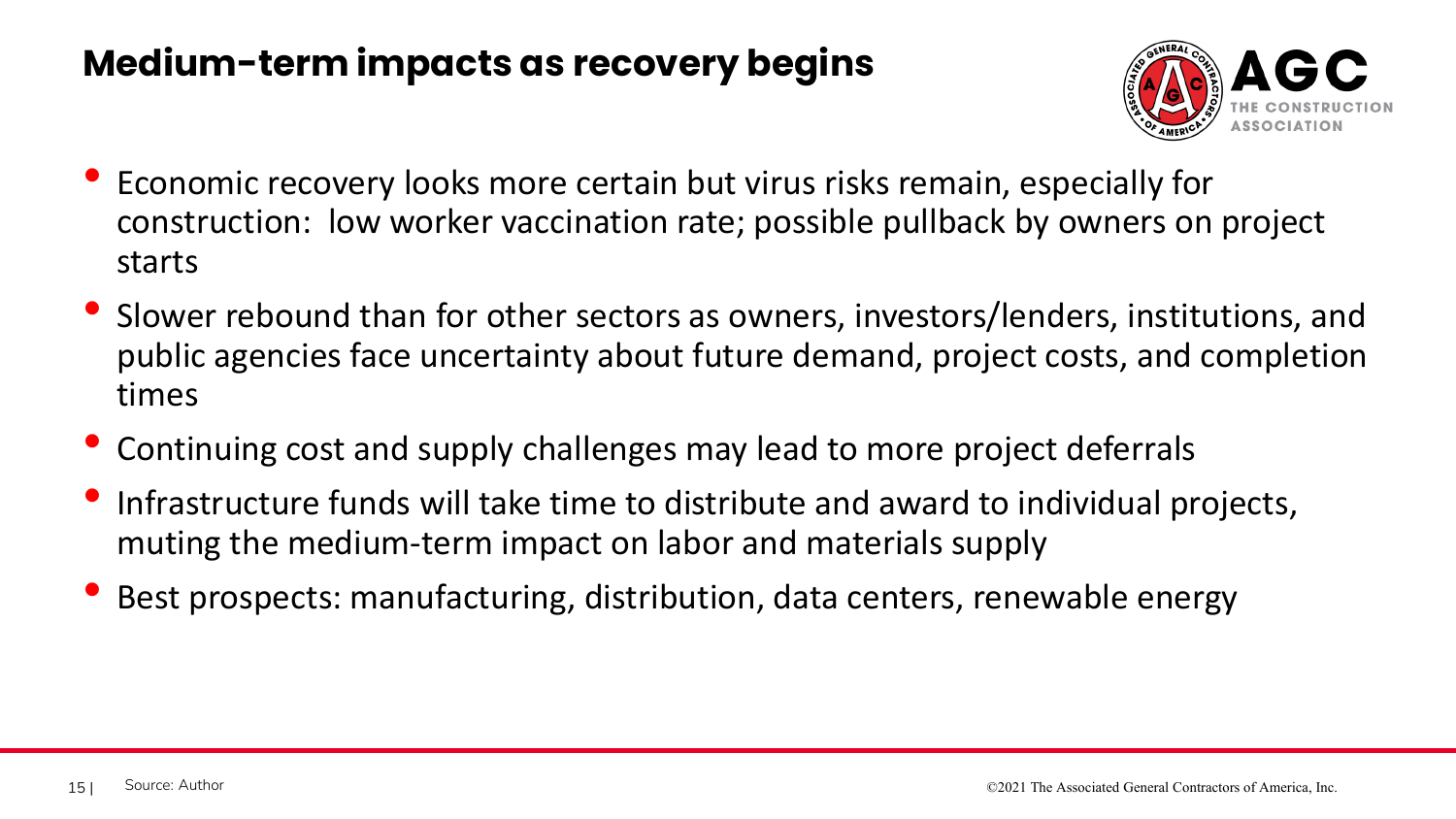## **2 concerns about construction worker supply**

- Low vaccination rate: 58% for construction workers, 84% for other occupations
- "Premium" for construction wages relative to total private sector has shrunk from 20-23% pre-pandemic to 17% for production & nonsupervisory employees



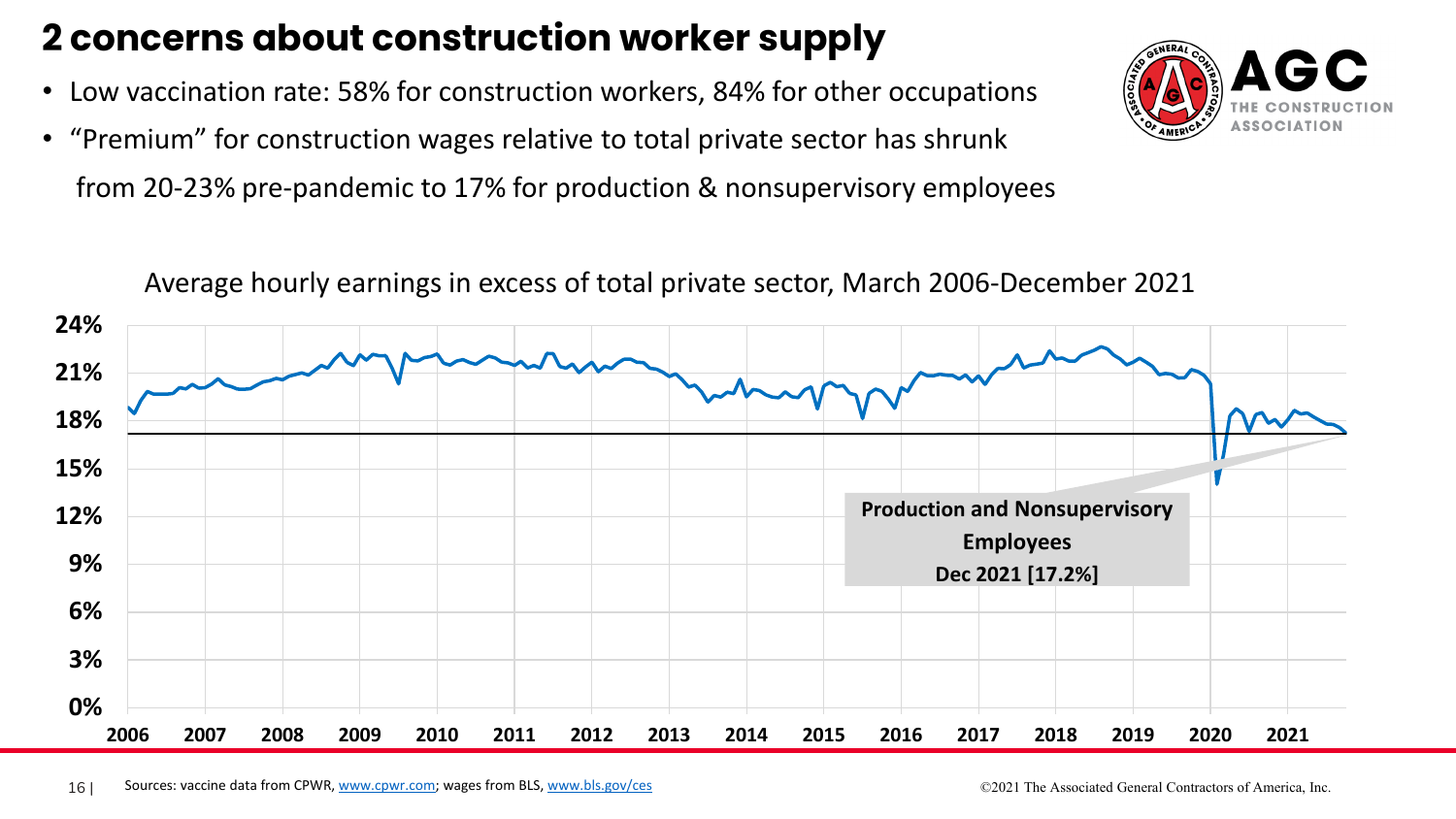## **Long-run construction outlook (post-pandemic)**



- Slower population growth means slower demand growth for most construction
- Permanent shift from retail to e-commerce/distribution structures
- More specialized and online healthcare facilities; fewer hospitals, nursing homes
- More wind, solar, battery storage and charging facilities, and related manufacturing
- Less oil drilling and pipeline construction
- Continuing demand for K-12 but much less for higher ed construction
- Not clear if offices will decentralize or remain in less demand
- Not clear yet if urban/rural or state-to-state trends will change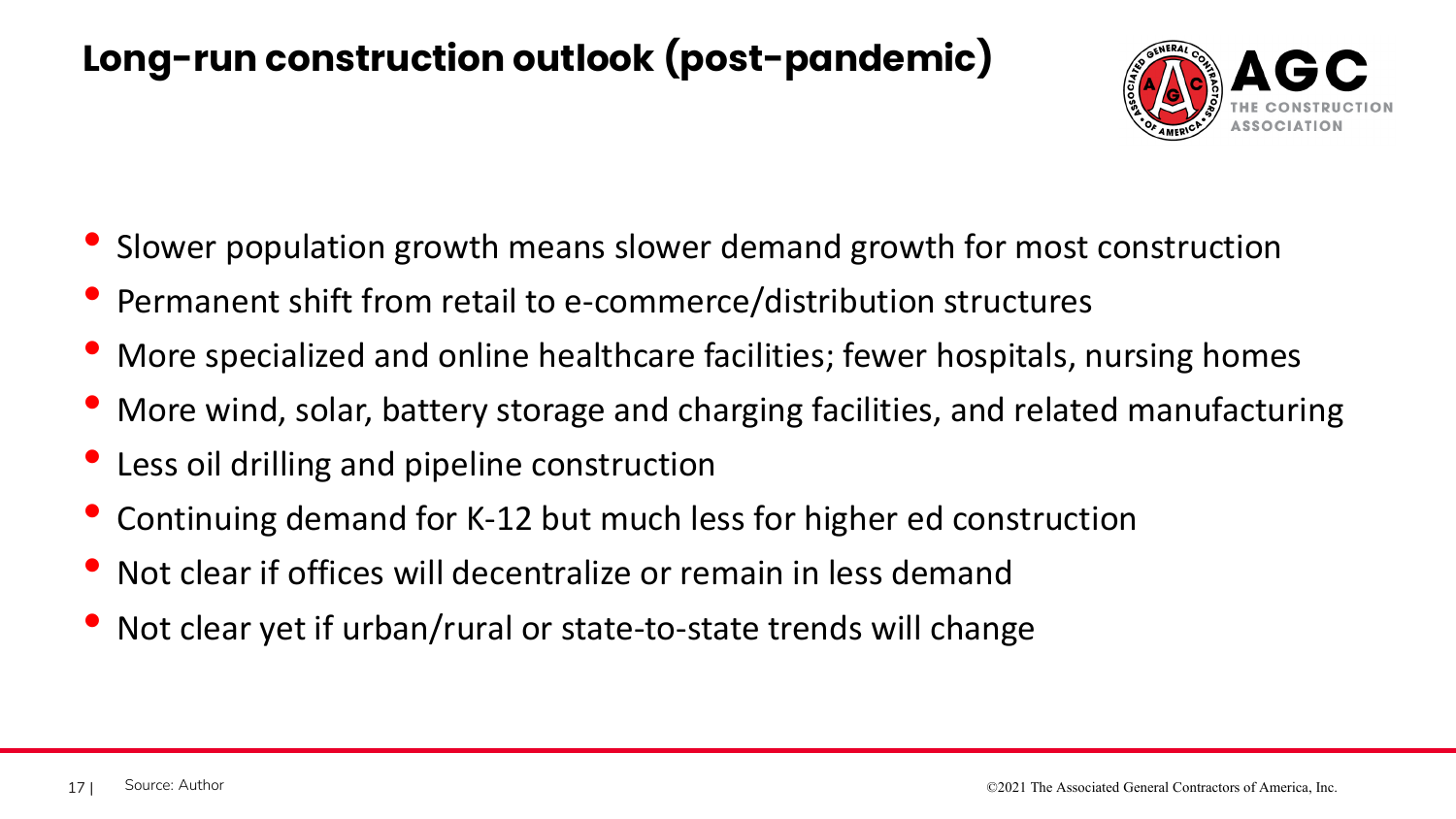# **Population change by state**, July 2020–July 2021 **(U.S.: 0.12%)**